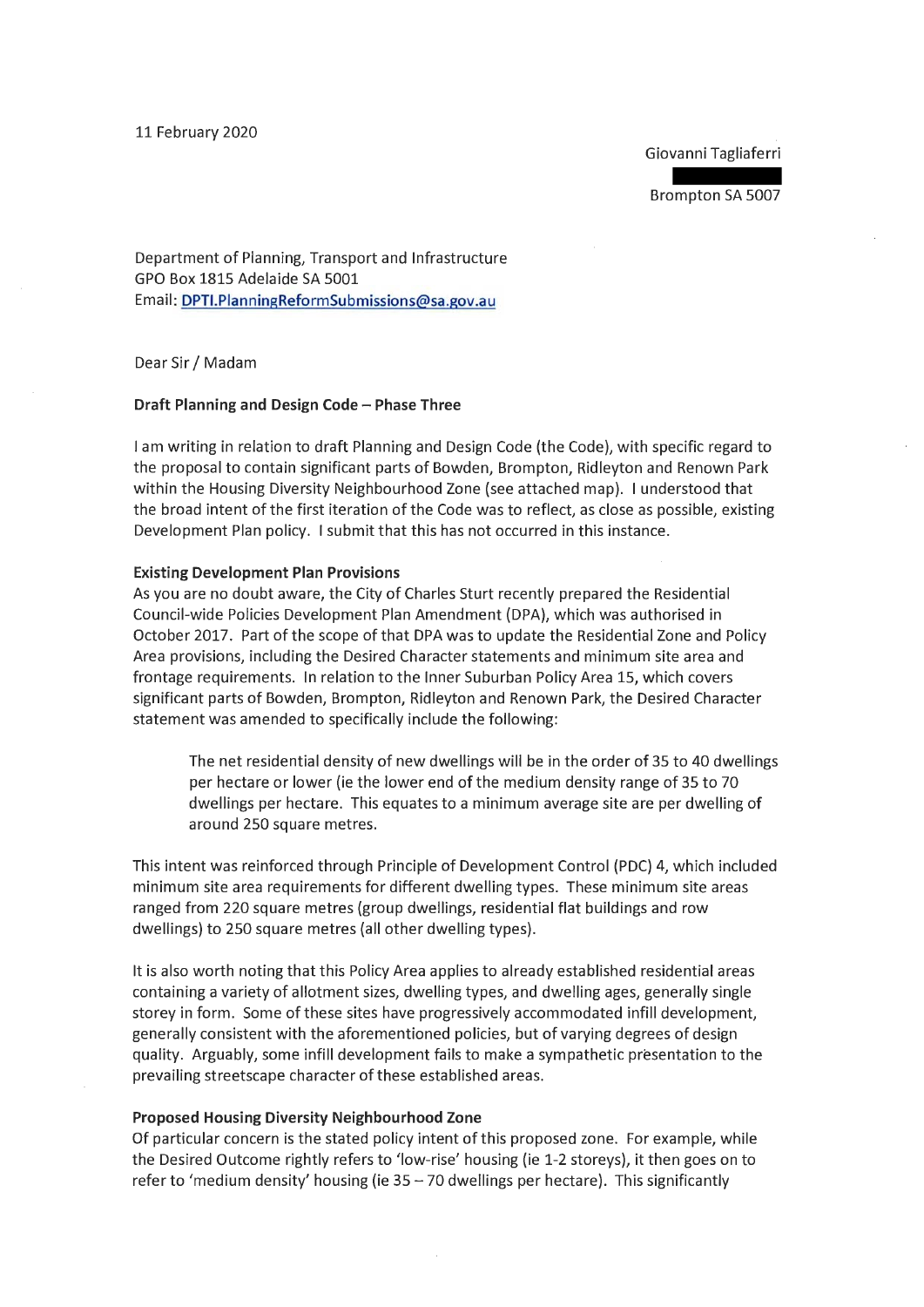exceeds the current planning policy provisions for this Policy Area. It then goes on to include the following Performance Outcome and Deemed to Satisfy provisions:

PO 2.1

Allotments created for residential purposes accommodate a diverse range of low  $$ medium density housing.

DTS/DPF 2.1 Development achieves a net residential density of up to 70 dwellings per hectare.

Clearly, these densities are significantly higher than those currently allowed and encouraged in Policy Area 15. For example, a net density of 70 dwellings per hectare equates to a minimum allotment size of 143 square metres per dwelling (for all dwelling types). This significant difference in minimum allotment size can hardly be referred to as being consistent with the current Development Plan provisions for these areas.

# **Conclusion and Recommendation**

I submit that the stated intent of achieving policy consistency with existing Development Plans has not been achieved in this instance. The significantly higher densities allowed under the Code effectively transition these areas from a low form, low density Policy Area, to a low form, medium density zone. This will enable infill development at significantly higher densities than those that currently prevail and those that are currently allowed under the current Development Plan.

This significant shift in policy and resultant development potential has not been preceded with any assessment or analysis which justifies the policy change, assesses the carrying capacity of these areas to accommodate additional infill development (eg road networks, stormwater systems), or considers the potential impacts of additional infill development on these specific areas. In short, there is no stated justification for the proposed changes.

Finally, the proposed changes represent a significant shift in the deliberate policy approach adopted by the City of Charles Sturt in recent years to focus higher density residential development within discrete areas/nodes (eg Bowden/RSA, St Clair, 'West', Woodville West, Integrated Medium Density Policy Area 20), while limiting 'uplift' potential (and associated impacts) in the remaining established areas. Again, no justification has been provided for such a shift in policy approach.

I respectfully recommend that, either the areas referred to above are placed in an alternative, lower density residential zone (eg General Neighbourhood Zone), or the Housing Diversity Neighbourhood Zone provisions relating to allowable densities are revised to reflect current expectations (ie a net density of up to 40 dwellings per hectare).

Yours sincerely

*I*   $C_{\mathcal{F}}$ . MWM John Tagliaferri M<sub>/</sub> **Encl.**